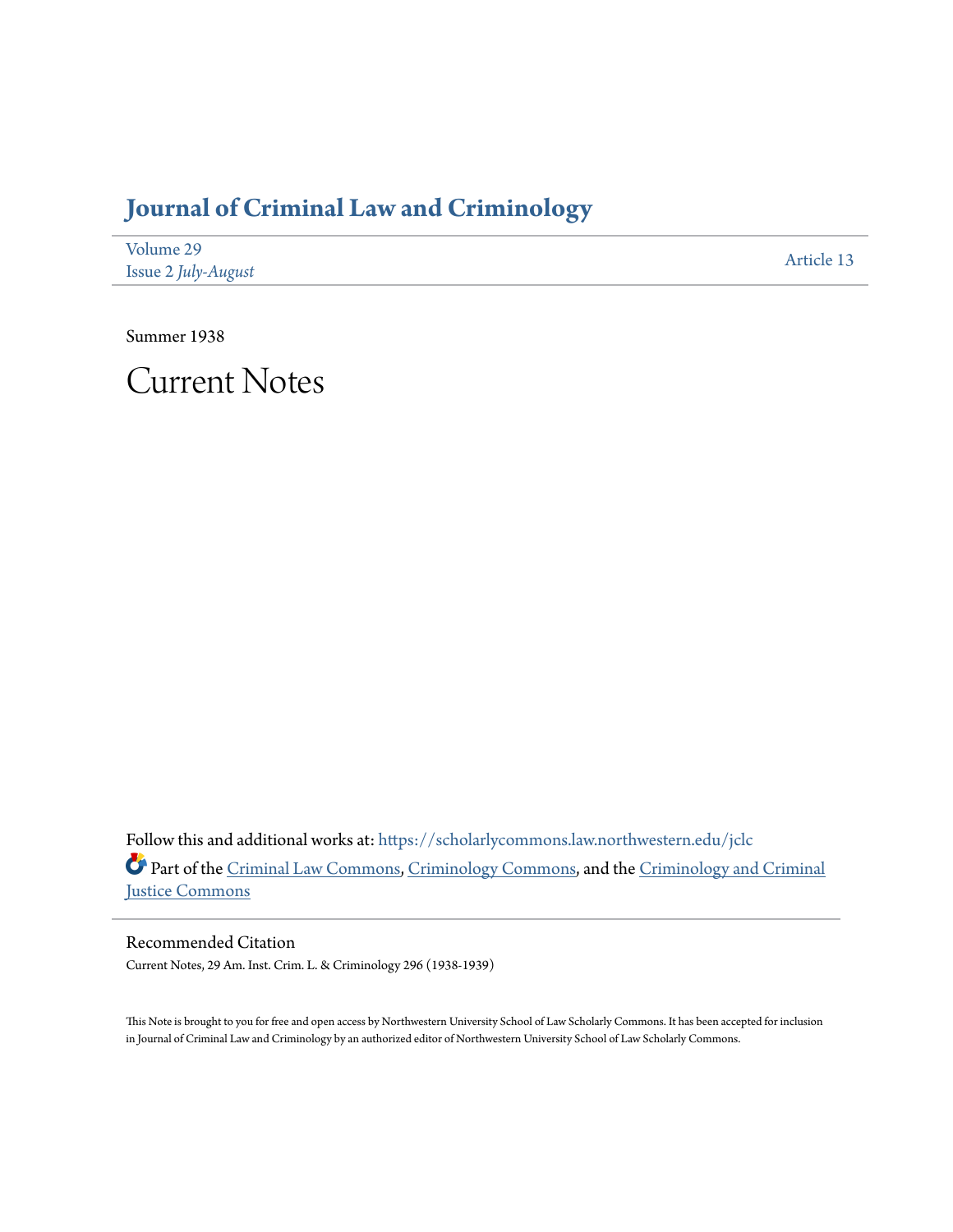## CURRENT **NOTES**

NEWMAx F. BAKER [ED.]

## Northwestern University Law School Chicago, Illinois

Public Welfare Report-The Annual Report of the Department of Public Welfare, State of Illinois, is brought to the attention of readers as an unusual report. It is a substantial volume of more than 800 pages and while it has many of the usual flattering reports common to State publications it contains much of great merit. A study of "Parole and Indeterminate Sentence" by Professor Ernest W. Burgess of the University of Chicago, Governor Homer's veto of the Illinois Bill abolishing the indeterminate sentence and parole, Chairman W. C. Jones' report on the work of the Parole Board, The Chicago Area Project by Clifford R. Shaw are indicative of its content.

One noticeable recommendation of the Director of the Department, A. L. Bowen, is the unification of the work of the Parole Board, which does the paroling, and the work of the Division of Supervision of Parolees which becomes responsible for their conduct while on parole. He said:

"We believe that the Board or authority that decides that the prisoner is fit and safe to be paroled should continue to act as his supervisor during his time on parole.

"The present laws should be amended to unify the two functions. Much of the fault found with our parole system would be removed if the Parole Board itself could continue to be in charge of each prisoner after he has left the prison walls.

"But, since the present dual laws are in existence, it becomes the duty of all concerned, the Governor included, to bring all agencies involved in parole into close cooperation. Such a plan involves the wardens of the prisons, the Parole Board, the Division of Supervision, and the Department's Director. They must work in harmony to get the results."

Census Report, **N.** Y.-The Judicial Criminal Statistics for **1937,** reported from the State of New York by the Criminal Statistician of the Bureau of the Census, are of interest.

The trial courts of the State of New York disposed of the criminal charges against 11,695 defendants during the calendar year 1937 according to figures furnished the Bureau of the Census by the State Department of Correction. **Of** this number, 10,316 were charged with what the Census Bureau has defined as major offenses, while the remaining 1,379, constituting **11.8** percent of the dispositions, were charged with less serious criminal offenses.

The summary of the work of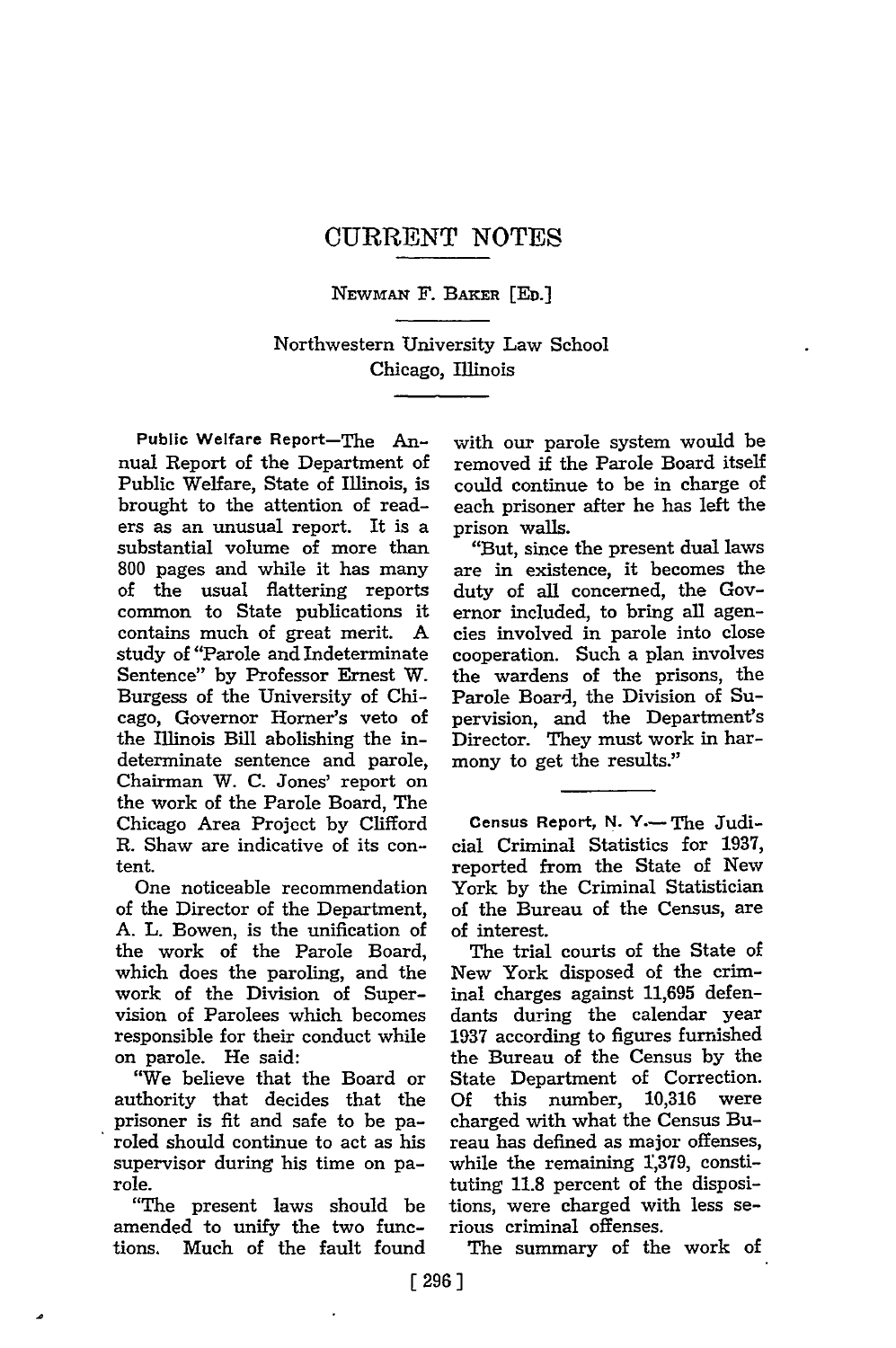these courts in disposing of defendants charged with major offenses shows that **75.2** percent were convicted and 24.8 percent dismissed or acquitted. It may come as a surprise to the layman to discover that only 17 percent of the major charges were heard by juries, while 66.9 percent were disposed of by convictions on pleas **of** guilty.

A more detailed analysis of dispositions reveals that 6,047, or 58.6 percent, of the major offenders were defendants in charges involving the taking, receipt, or conversion of property through burglary, larceny, theft, forgery, or receiving stolen goods, while **1,828,** or 17.7 percent, were charged with offenses involving bodily harm through murder, manslaughter, aggravated assault or rape. Convictions were secured in 81.5 percent of the "property" crimes and in **65.5** percent of the crimes against "person." Robbery, the most common of the offenses which involve both "person" and "property," was the charge against 995, or 9.6 percent, of the major offenders, of whom 694, or 69.7 percent, were convicted.

Correspondence-In the March-April issue of the *Journal,* p. 927 the Editor asked for comments by readers concerning separate Criminal Appeals Courts. Mr. Vernon M. Smith, Secretary, Committee on Administration of Justice of the State Bar of California replied:

"In November, 1936, by an overwhelming majority, the people of California defeated a constitutional amendment proposing the establishment of a separate court of appeals for criminal cases in California. The spearhead of the opposition was the State Bar of California, and in particular its Committee on Administration of Justice. For further information about the California proposal and the discussion thereof may I refer you to the July and August, 1936, issues of the State Bar Journal, and to the Appendix to Part II of the Sixth Report of the Judicial Council of the State of California (1936)."

In the publications referred to by Mr. Smith the arguments *pro* and con are summarized, but the weight of opinion seemed to be that the Constitutional Amendment contained much legislation not proper for the Constitution and, moreover, it was generally felt that such a court was not necessary in California.

Prison Chaplains-The leading article of the June, **1938,** News Bulletin, published by the Osborne Association, Inc., was devoted to Prison Chaplains as the first of a series of such studies. In an editorial foreword it was stated: "Only a few of those who are familiar with prisons and reformatories as they are being conducted today will dispute the assertion that, in general, religious work has lost much of its vitality during the years which have seen rapid progress in medical services, education, social work, and other modem methods of rehabilitation. The Osborne Association believes that revitalizing religious work in penal and correctional institutions is one of the most important jobs concerning penal and correctional administrators. In the hope of advancing that cause we have invited representatives of the Protestant, Catholic, and Jewish faiths to pre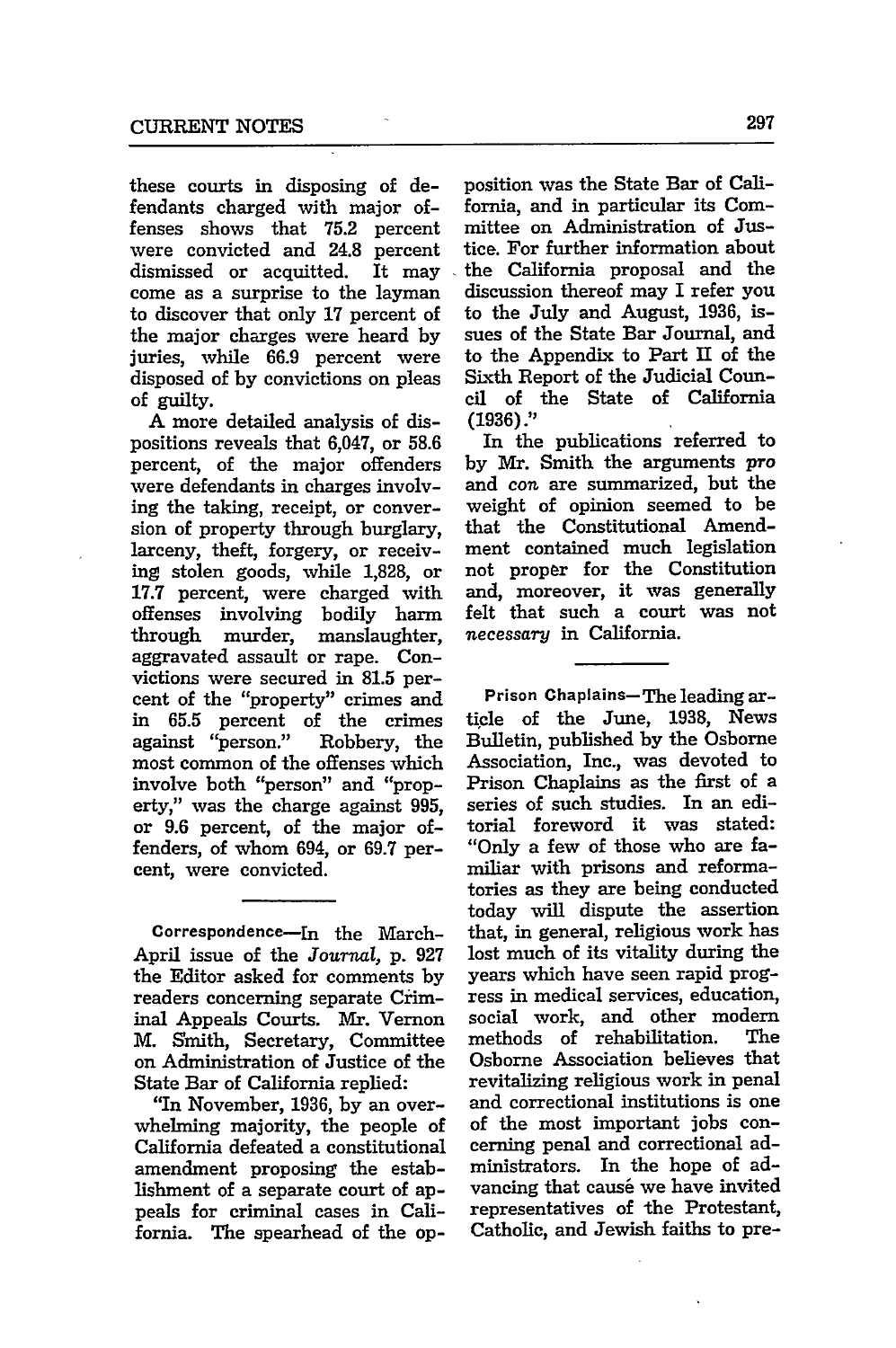pare articles on 'The Functions of a Prison Chaplain' as well as bibliographies of religious literature which they believe to be most helpful to prisoners."

**New** York Code Revision-Readers interested in criminal procedure should know that a comprehensive revision of the New York criminal code has been completed by an able committee created by the Commission on the Administration of Justice, of which Senator John L. Buckley is chairman. Senator Buckley's description of the work appears in the New York State Bar Bulletin, Jan., **1938.** Secretary Leonard S. Saxe, 80 Centre St., New York City, is the official to be consulted concerning this report and revision. The original code was prepared in 1850, but not adopted until 1881. has never been a revision there have been hundreds of amendments, and amendments to amendments. In six recent years 420 amendments were proposed and<br>80 were adopted. The present 80 were adopted. committee has conferred with Professors Mikell and Keedy, who served as Teporters in preparing the model code for the American Law Institute. The present committee's work is in the form of six reports submitted to the Commission.

Probation Meeting-The National Probation Association held its Annual Meeting at Seattle from June 24 to June 29 inclusive, meeting in conjunction with the National Conference on Social Work which met from June 26 to July 2. The Western Parole and Probation Conference was held jointly with that of the National Probation Association, June 22-23. This was the first time for nearly a decade that the national probation conference has been held on the Pacific coast. The third national conference on coordinating councils, June 26-27, inclusive, was a part of the national probation meeting.

One of the outstanding speakers of the occasion was Judge Joseph N. Ulman, Supreme Bench, Baltimore, and member of the Board of Prison Industries Reorganization Administration, who took for his subject, "A National Program to Develop Probation and Parole." The Maryland jurist's address, which was delivered on the night of Friday, June 24, included a frank discussion of the problems that beset a judge in the sentencing of defendants, both juvenile and adult.

Sanford Bates, executive-director, Boys' Clubs of America, New York City, chairman of the National Committee on Community Coordination, and former director of the United States Bureau of Prisons, spoke on the subject, "What Are We Doing Through the Boys' Clubs?" at a luncheon meeting held at the Hotel Benjamin Franklin, jointly with the National Girls' Work Council, Wednesday afternoon, June 29. Mr. Bates also presided over the afternoon session of the probation conference on Sunday, June 26.

Judge Helen Gregory MacGill, of the juvenile court of Vancouver, B. C., gave an address on "Legislating for Juvenile Delinquents," at a group meeting Saturday morning, June **25.** That same afternoon Allan W. East, supervisor, psychiatric social work, Oregon University medical school, Portland, Ore., and **0.** H. Close, super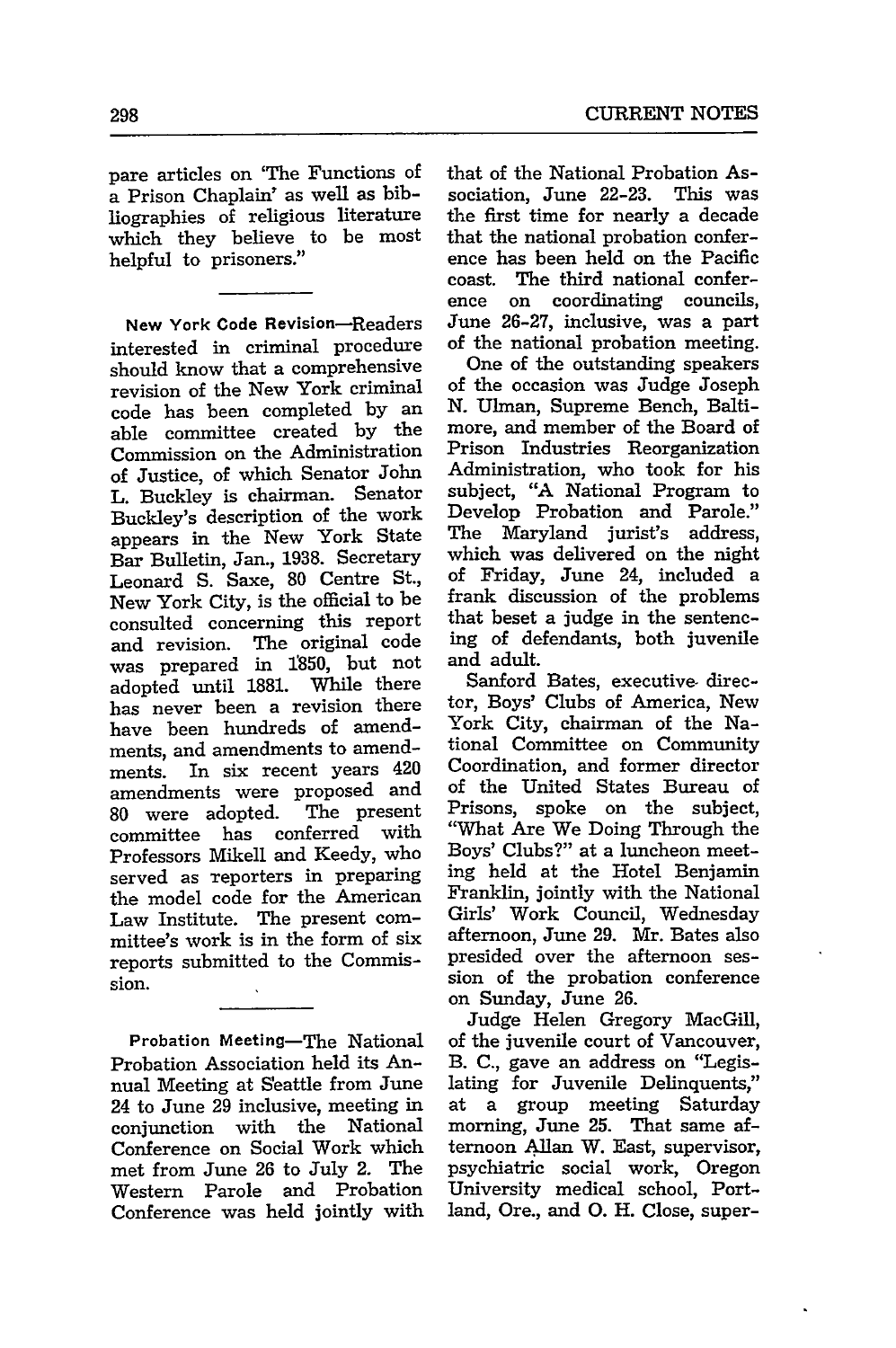intendent, Preston School, Ione, California, took part in a group meeting on "Psychiatry in the Court and the Institution."

At a dinner meeting at the Hotel Sorrento on Saturday, June **25,** Judge **J.** M. Braude of the Chicago Municipal Court, on "The **'Why'** of Bad Boys," and Worth McClure, superintendent of schools in Seattle, took for his subject, "The School and Prevention of Delinquency."

Richard **A.** Chappell, acting supervisor, United States Probation System, addressed the conference on "The Child in the Federal Court," at the afternoon meeting on Tuesday, June **28.**

"The Family in the Court" was the title of an address **by** Judge George W. Smyth, of the Westchester County Children's Court, White Plains, New York, on Tuesday afternoon, June 28. He is vicepresident of the National Probation Association.

The national probation conference opened Friday morning with an address on, "A State Crime Prevention Program," by Dr. Lowell J. Carr, secretary, Michigan Delinquency Prevention Council, Ann Arbor.

Dr. Carr's paper was followed by a discussion of "Interstate Compacts for Probationers," by the special committee on the subject appointed by the National Probation Association. The discussion was led by Joseph P. Murphy, chief probation officer of the Essex County Probation Department, Newark, N. J., who is a member of the Association's board of trustees and chairman of its committee on interstate compacts. On Saturday morning, June **25,** Mr. Murphy read a paper on "Training for and on the Job.'

At the luncheon meeting on Friday, Philip **A.** Parsons, Professor of Sociology, University of Oregon, Eugene, delivered a pungent paper on "Qualifying Workers for the Correctional Field." At the same session Ewing D. Colvin, former public prosecutor at Seattle, talked on "The Newspapers and Crime."

On Saturday, June 25, there was held a series of group meetings presided over by L. Wallace Hoffman, chief probation officer, juvenile court, Toledo, Ohio; Louise B. Cottrell, secretary, Oregon Child Welfare Commission, Portland, Oregon; John **J.** Doyle, chief probation officer, St. Paul; and Judge Donald E. Long, court of domestic relations, Portland, Oregon. Judge Ulman, who is also a member of the board of trustees of the National Probation Association, presldcd over the afternoon session of the same day. Judge Smyth presided over the business session, also held on the afternoon of Saturday, June 25. W. L. Gosslin, president, Western Parole and Probation Association, presided over the dinner meeting at the Hotel Sorrento, held that evening.

On Sunday afternoon, June 26, "Mrs. Pennywit Joins the Council," a dramatization depicting a coordinating council in action, was presented by representatives of Seattle coordinating councils.

Glen **0.** Grant, National Recreation Association, presided over the afternoon meeting on Monday, June **27,** and the Rev. Wilbur Snyder, president, West Seattle Coordinating Council, held the gavel at the Association's joint session with the Church Conference of Social Work later that same afternoon.

Herbert W. Ward, chief probation officer, juvenile court, Taco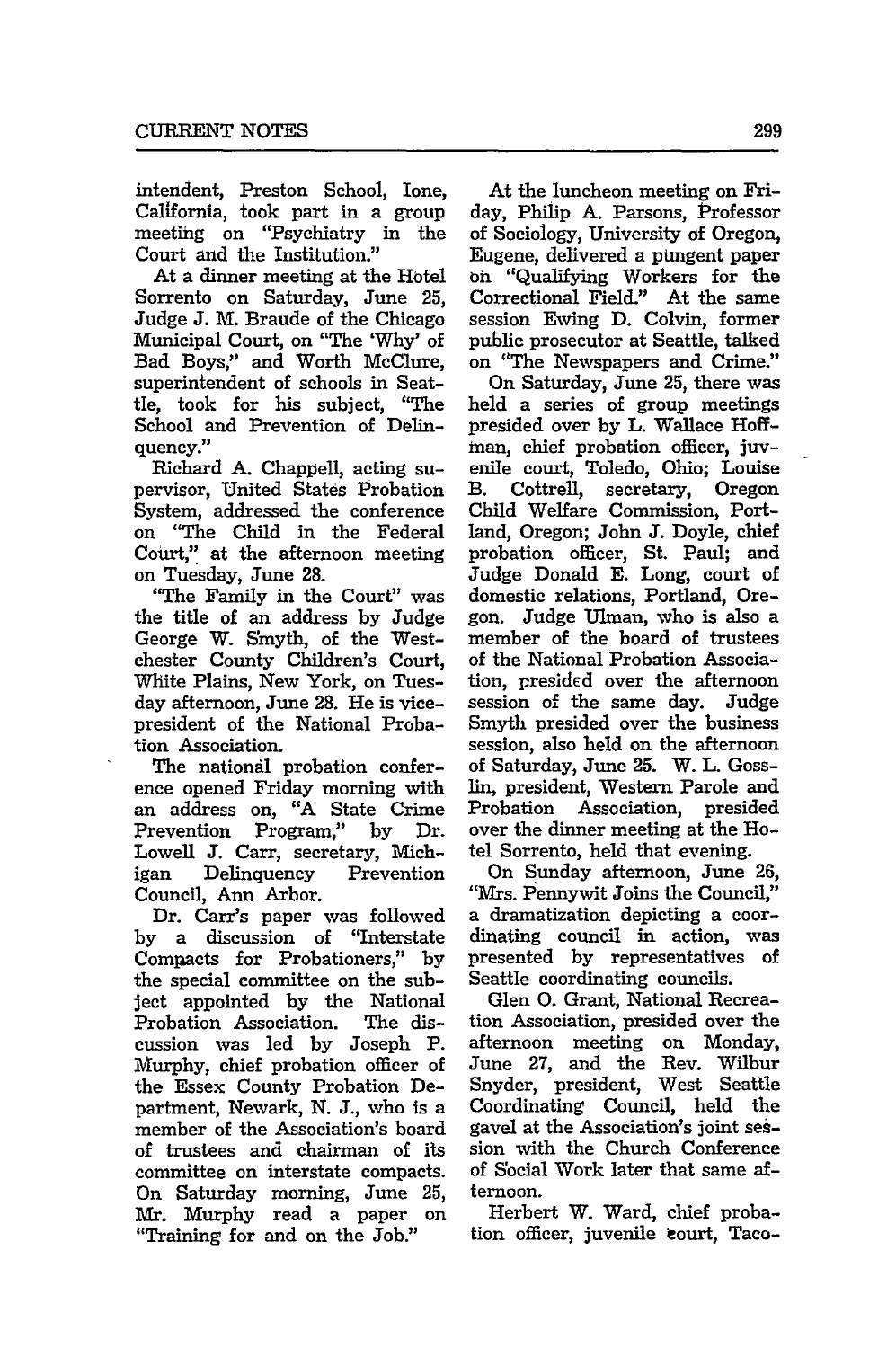ma, was the presiding officer at the early afternoon session on Tuesday, June 28, and Mr. Scudder was chairman of the session held during the latter half of the same afternoon.

Miss Stella Miner, director, Girls' Service League, New York, presided over the luncheon meeting at<br>the Hotel Benjamin Franklin, the Hotel Benjamin Wednesday afternoon, June **29.**

The national officers of the Association are: president, Timothy **N.** Pfeiffer, New York City; vice president, Judge George W. Smyth, Westchester County Children's Court, White Plains, N. Y.; honorary vice presidents: Judge Julian W. Mack, United States Circuit Court of Appeals, New York City; Paul V. McNutt, American High Commissioner, Manila; Herbert **C.** Parsons, Boston; and Judge Edward **F.** Waite, District Court, Minneapolis; treasurer, Henry de-Forest Baldwin, New York City; and Charles L. Chute, executive director, New York City.

**Code of Criminal Procedure-At** the spring meeting of the American Law Institute, Dean Herbert F. Goodrich, Adviser on Professional Relations reported upon the use of the Institute's Model Code ol Criminal Procedure. He said: "The Code of Criminal Procedure cuntinues to be the starting point for the work of practically every legislative commission or Bar Association committee engaged in a re-examination of the law on this topic in any state. It is difficult to summarize in simple form legislative adoption. Sometimes a section or a group of sections will be adopted as drafted. Sometimes the Model Code is adopted in part. Sometimes the language is changed,

but the provision seems to indicate the influence of the Code, although we cannot, of course, in the absence of definite information be certain. Combining these three types of use of the Code we find it in recent legislation in Arkansas (1937); in California (1935); in Connecticut (1931); in Florida (1937); in Georgia (1935); in Indiana (1937); in Kansas (1937); in Michigan, Minnesota, Montana, Nebraska, New Jersey (all 1935); in New Mexico (1935, 1937); in New York (1935, 1936); in North Dakota, Ohio, Oklahoma (1935); in Oregon and South Carolina (1937); in Virginia (1937); in Wisconsin (1937). The Code as a whole was before the Pennsylvania Legislature in 1937, but did not come to a vote.

"There is evidence of a thorough study and recommendations of many sections by the Florida Bar Association. Some sections have been recommended by the Iowa Bar Association. The New York State Commission on the Administration of Justice has made a thorough study of the Code which is still in progress and much of it has been recommended.

"The shorter statutes have likewise had considerable recognition. A statute providing for Advance Notice of Alibi and Insanity Defense has been adopted in whole or in part in Oklahoma, Oregon and South Dakota. A joint statute providing for Summoning Witnesses to Testify in Another State has been adopted in thirty states as follows: Arizona, Arkansas, California, Connecticut, Delaware, Idaho, Indiana, Kansas, Louisiana, Maryland, Massachusetts, Michigan, Minnesota, Montana, Nebraska, New Hampshire, New Jersey, New Mexico, New York,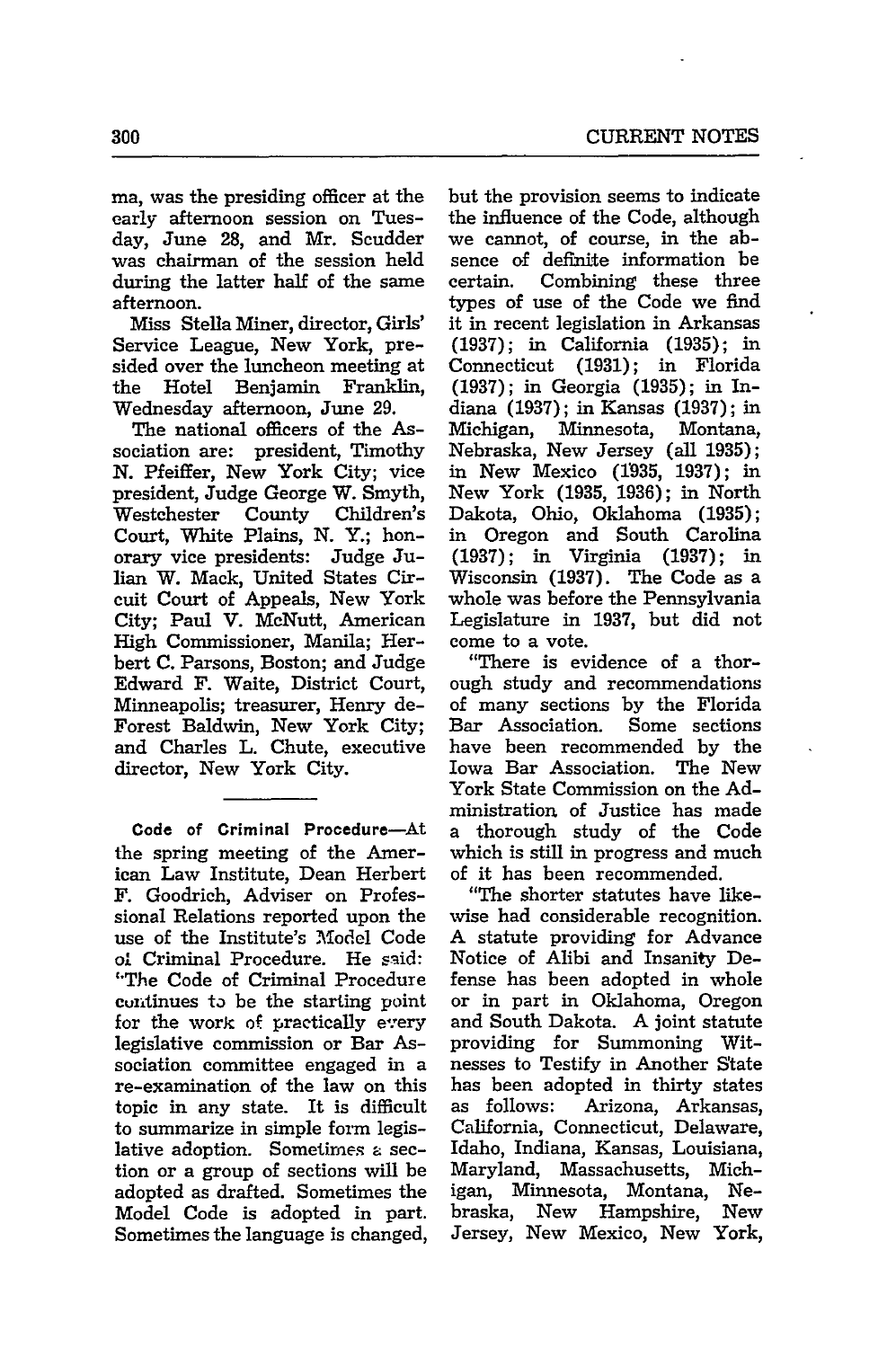North Carolina, Ohio, Oregon, Pennsylvania, Rhode Island, South Dakota, Tennessee, Utah, Vermont, West Virginia, Wyoming.

"This statute, it will be remembered, is a joint product of the Institute and the National Conference of Commissioners on Uniform State Laws."

Crime In Washington, **D.** C.-The Second Annual Report of the Washington Criminal Justice Association, Inc., covering the year **1937,** takes the form of an attractive booklet of 46 pages called "Crime in the Nation's Capital." Considerable space is devoted to the bail bond situation, the police, and trials. Greater efficiency in the administration of criminal justice is reported: Crimes reported, 7,683 in 1937 and 6,979 in 1936; indicted, 1,523 in **1937** and 1,193 in 1936; guilty, 938 in 1937 and 685 in 1936.

The Managing Director, Mr. James Allen Nolan has this to say about crime in Washington: "Washington is a city, not only unique *in* government, but unique in its population as well. Its transient population is very large, its temporary residual population greater perhaps than any city its size, its traffic problems, due to its high rate of vehicle registrations unusual, and a great portion of its citizenry come from states and cities where different customs and modes are to be found. Thus many of its police problems arise from a conflict of cultural values, which gives Washington many social problems not encountered by other large cities."

Phychiatric Clinic-The Psychiat**ric** Clinic of the Court of General Sessions, New York City, examined 2,698 persons during the year 1937, 2,569 of these were men and 129 were women. The following table lists the "Personality Diagnosis."

*Psychopathic Personalities* Schizoid Type .................... 24 Paranoid Type .............. **7** Cyclothymic Type ........... 19 Sexual Type  $\dots\dots\dots\dots\dots$  14 With Constitutional Inferiority 6 With Drug Addiction ......... 27 Epileptoid ................... 10 Chronic Alcoholic With Ethical and Social Deterioration 49 Organic Unstable Type....... 41 Neurosis .................... 114

## *Predominant Personality Characteristics*

| Aggressive Type-Antisocial                 | 339 |
|--------------------------------------------|-----|
| Aggressive Type-Aggression                 |     |
| Released by Alcohol                        | 34  |
| Aggressive Type-Aggression                 |     |
| in Reaction to Inferiority                 | 17  |
| Unstable Type—Impulsive $\dots$            | 92  |
| Hysterical Swindler                        | 29  |
| Unethical, Sly, Wily Type                  | 126 |
| Maladjusted Adolescent Type,               |     |
| Immature and Adventure-                    |     |
| some $\dots$<br>.                          | 268 |
| Adult Immature Type                        | 203 |
| Egocentric, Selfish Type                   | 33  |
| Shiftless, Lazy, Uninhibited               |     |
| Type                                       | 171 |
| Suggestible and Weak-willed                |     |
| Type                                       | 39  |
| Adynamic, Dull Type                        | 81  |
| Nomadic Type                               | 20  |
| Primitive Type $\dots\dots\dots\dots\dots$ | 25  |
| Adjusted to Low Economic                   |     |
| Level  273                                 |     |
| Balanced Personality                       | 535 |
|                                            |     |
| Mentally Defective                         | 83  |
| Psychotic                                  | 17  |
| Incomplete                                 | 2   |
|                                            |     |
| $Total$ 2698                               |     |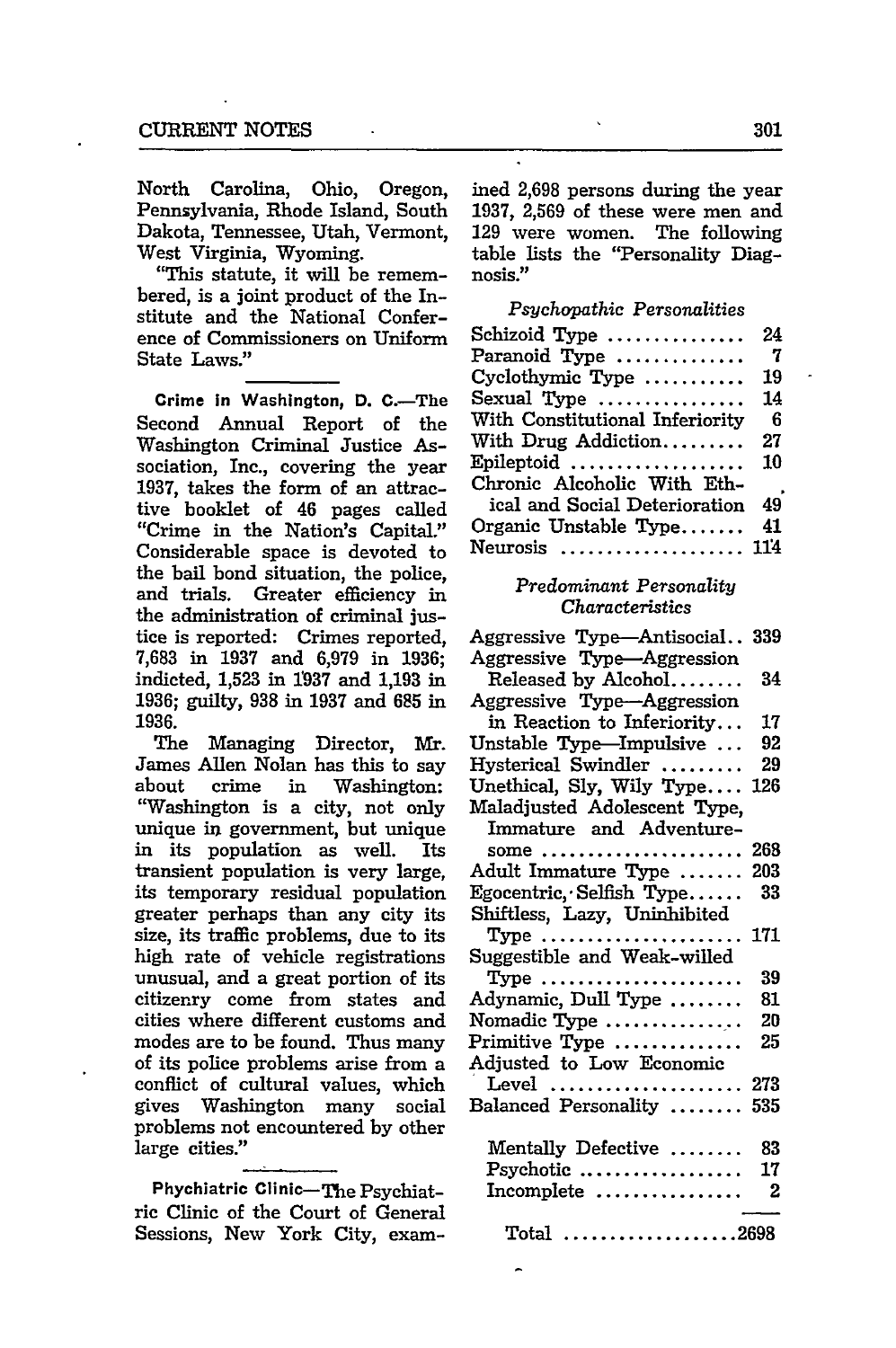The Clinic reports that the amount of psychopathy is rather constant from year to year and that 20% of the prisoners are "in some way physically abnormal."

**N. Y.** Bar Recommendations-Recently a Committee of the Association of the Bar of the City of New York, appointed by the President, Henry L. Stimson, and under the chairmanship of Paul Wendels, considered three topics relating to criminal procedure. Itreported:

"It has been urged that prosecution by information be permitted in criminal cases other than capital cases or cases of criminal libel, sedition or treason. There have, however, been recent instances of nation-wide interest wherein Grand Juries have refused to vote indictments in cases which have every appearance of being instituted for political purposes. The Committee, therefore, was of the opinion that in view of the present political conditions and the widespread fear of governmental invasion of civil liberties, it would be unwise to permit prosecution by information at the sole discretion of the prosecutor.

"The Committee, however, recommends permitting a defendant to waive indictment by the Grand Jury and consent to proceeding by information on all cases except capital cases and cases of criminal libel, sedition or treason, such waiver to be in writing signed on arraignment in the presence of the Court and counsel. There are many cases in which the defendant would consent to such procedure in order to have his case more promptly disposed of.

"It was also urged that the re-

cent change in jury verdicts in civil cases permitting verdicts by five-sixths vote of the jury be extended to criminal cases, except capital cases and cases of criminal libel, sedition and treason. The Committee disapproves this proposal and prefers the continuation of the present constitutional requirement of a unanimous verdict in criminal cases."

Federal Offenders - Penologists will find a wealth of material in "Federal Offenders, 1936-37" which reviews in 334 pages the work of the Federal Bureau of Prisons during the year ending June, 1937. Included are statistics of Federal Prisoners and of Federal parole and probation. James V. Bennett, Director of the Bureau made this remark concerning the Bureau's personnel: "During the past year sufficient funds have been available to carry into effect the order of the Attorney General increasing the minimum salary of custodial officers from \$1,680 to \$1,860 per annum. Contemporaneously with this increase in the grade of the custodial officers a complete new program for their training and promotion was inaugurated. All appointees to the prison service are now required to take a training course in penal administration and pass suitable physical tests. The study course consists of ten pamphlets descriptive of the various phases of prison work. Promotions within the service are made on the basis of tests of fitness prescribed jointly by the Civil Service Commission and the Bureau of Prisons as well as a scientific consideration of each man's service record.

"A further and most important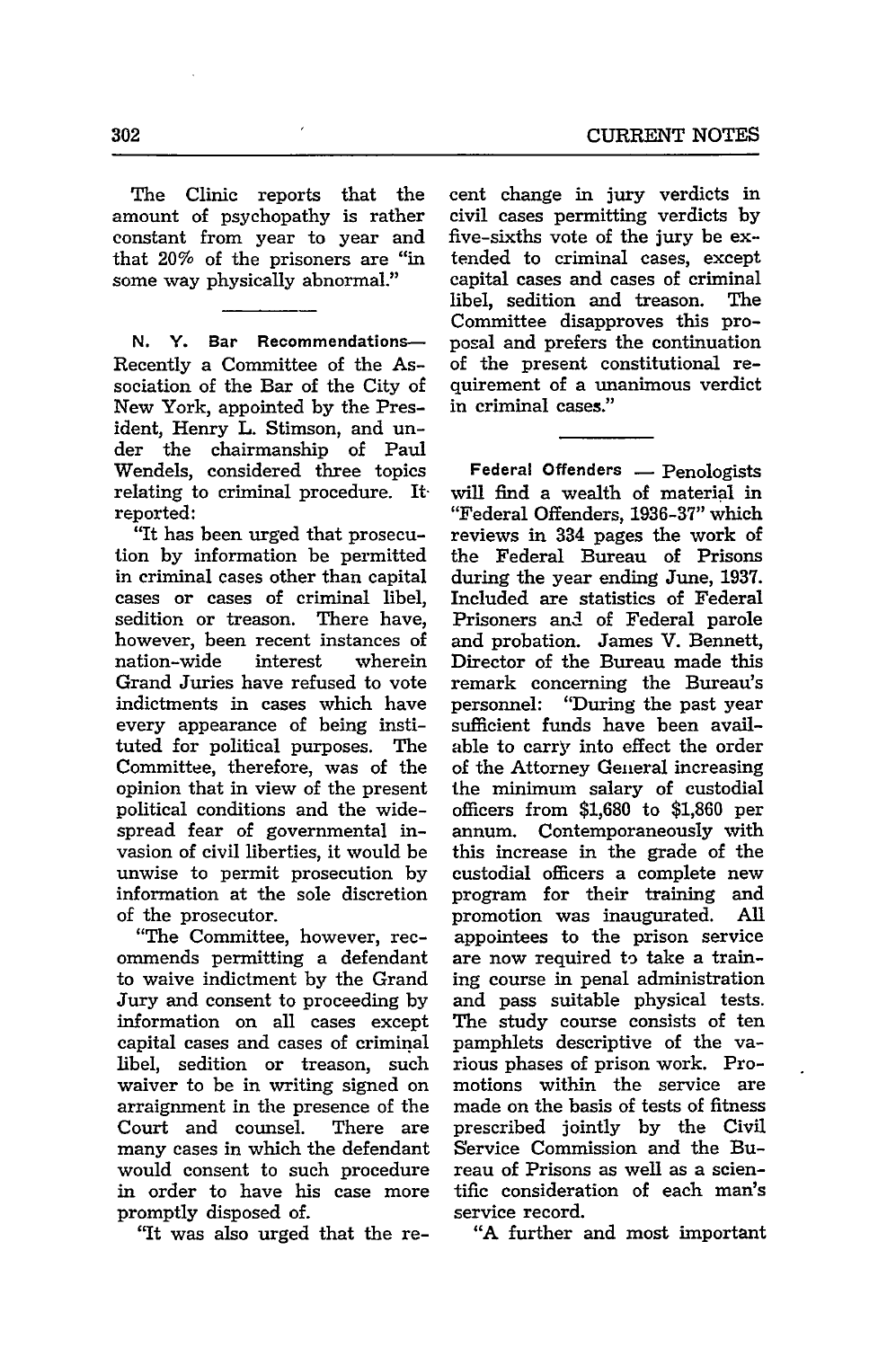step was taken when on February **11, 1937,** upon recommendation of the Attorney General, the President signed an executive order placing the entire prison service, with the exception of three policy making positions, under the rules and regulations of the Civil Service. Hereafter all appointments, including the higher executive positions such as Wardens and Superintendents, will be made in accordance with Civil Service requirements.

"The result of these measures has been a tremendous improvement in the esprit de corps, courage, intelligence, and loyalty of our officers. There are, however, further improvements which we hope to attain in the not distant future."

**Cummings Address-Speaking on** the subject "A Rounded System of Judicial Rule Making" Attorney General Homer Cummings presented to the Federal Judicial Conference of the Fourth Circuit a powerful plea for the creation under rules of court of a uniform and comprehensive system of criminal procedure in the Federal Courts. He said:

"As you know in cases in equity, in admiralty, in bankruptcy and in copyright matters, the procedure is now governed **by** rules of court. In 1934 the Supreme Court, pursuant to an act of the Congress, promulgated rules prescribing practice and procedure with respect to proceedings in criminal cases after verdict. I think it is generally agreed that these rules are, at once, simple and serviceable. They have worked well. In view of these developments I am led to suggest that the rulemaking power be extended to criminal

procedure prior to verdict. I lay no particular claim to credit for this suggestion. It fiows rather naturally from the previous reforms. Thus we would close the last gap in our procedural system.

"If the extension of the rulemaking power to criminal procedure is a worthwhile reform-if it will make the criminal trial less of a game and more of a search for truth-then there is no time like the present to begin the study of its possibilities."

**D. C.** Report-The Prisons **In**dustries Reorganization Administration recently completed the survey of the District of Columbia and published its findings in an attractive **191** page book entitled "The Prison Problem in the District of Columbia." In many respects this is the most interesting report issued **by** the P.I.R.A.-the District presenting more complex problems than any other jurisdiction in the country. In the letter of transmittal attention was called to the intricate relationship between the Federal and District governments, e.g. should prisoners be handled by the District prison system or the Federal Bureau of Prisons? No clear-cut administrative division now appears. It is difficult to choose for reproduction a sample from this report but the Editor was interested in a statement about "Chronic Alcoholism":

"Commitments for intoxication are responsible for a large proportion of the Jail and Workhouse population and for the high turnover. We recommend that the cooperation of the Metropolitan Police Department and the Police Court be enlisted in developing a definite policy to govern arrests